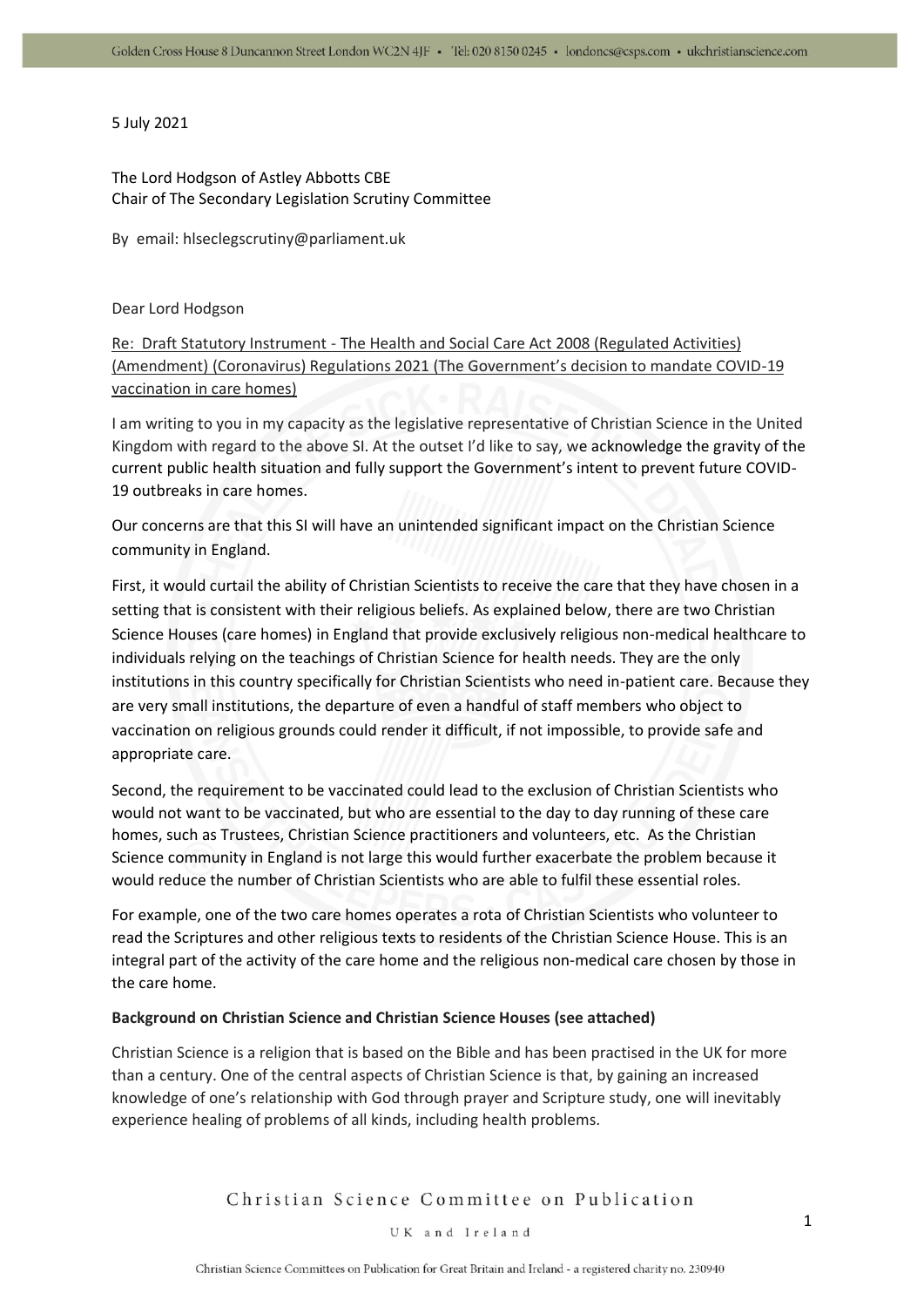Although the Christian Science Church does not dictate the decisions of its members, Christian Scientists usually turn to its teachings rather than medical care to address health problems because they have found this to be reliable and effective. The constitutional governing document of our Church establishes a religious ministry through which individuals known as 'Christian Science nurses' are trained to provide skilful physical care and spiritual reassurance to individuals in accordance with the teachings of Christian Science. Some Christian Science nurses work in those care homes which are specifically for individuals who have chosen this type of care ('Christian Science Houses'). These institutions are small in size but actively supported by Christian Scientists in their communities. The two Christian Science Houses are: Lime Tree House, Sale, M33 4RZ and Charton Manor, Farningham, DA4 0JT.

Over many years successive UK Governments have recognised and accommodated the unique approach to health care provided in Christian Science. For example, in a speech made in the House of Lords about the Care Standards Bill (28 March 2000) The Rt Hon the Lord Hunt of Kings Heath (then The Parliamentary Under-Secretary of State, Department of Health) stated:

*'Perhaps I may say right at the start that the Government have no intention of preventing or discouraging people from being cared for in accordance with the principles and practices of the Church of Christ, Scientist. The Care Standards Bill will not mean that Christian Science houses or their visiting nurse services will have to give medical treatment to their patients, or do anything else which would go against their religious principles…*

*… The Department of Health will consult and work with the Church of Christ, Scientist, to ensure that regulation by the commission is compatible with the church's principles and practices.' (Hansard reference: Column 741)*

The Christian Science Houses in England are registered as care homes with CQC and over the years a longstanding relationship has been established with both CQC and its predecessors. Individuals receiving care in these Houses have consciously and voluntarily chosen to receive religious nonmedical care for their health needs provided by Christian Science nurses. Throughout the pandemic, both Christian Science Houses have been alert and responsive to relevant public health guidelines. They also have made their staff and patients aware of vaccination opportunities, and we are grateful to report that they have experienced no outbreaks of COVID-19 thus far.

# **The Christian Science approach to vaccination**

As indicated above, health care decisions for Christian Scientists, including those relating to vaccination, are not dictated by the Church. The writings of the founder of the religion, Mary Baker Eddy, counsel compliance with law and the Golden Rule as taught by Jesus Christ. In making decisions about how to address health matters, including the serious ones presented by our current public health situation, Christian Scientists are attentive to the needs and concerns of their families, friends, and the larger community, and the obligations to comply with the law.

For nearly 150 years Christian Scientists have relied on their spiritual practice to successfully maintain their health and meet health needs without recourse to medicine. This is not out of opposition to medical practice but because they have found reliance on the teachings of their religion to be effective in preserving and maintaining their health.

Christian Scientists are not a homogeneous group with respect to vaccination. Some Church members have decided to accept vaccination for COVID-19 whilst others have not.

Christian Science Committee on Publication

#### UK and Ireland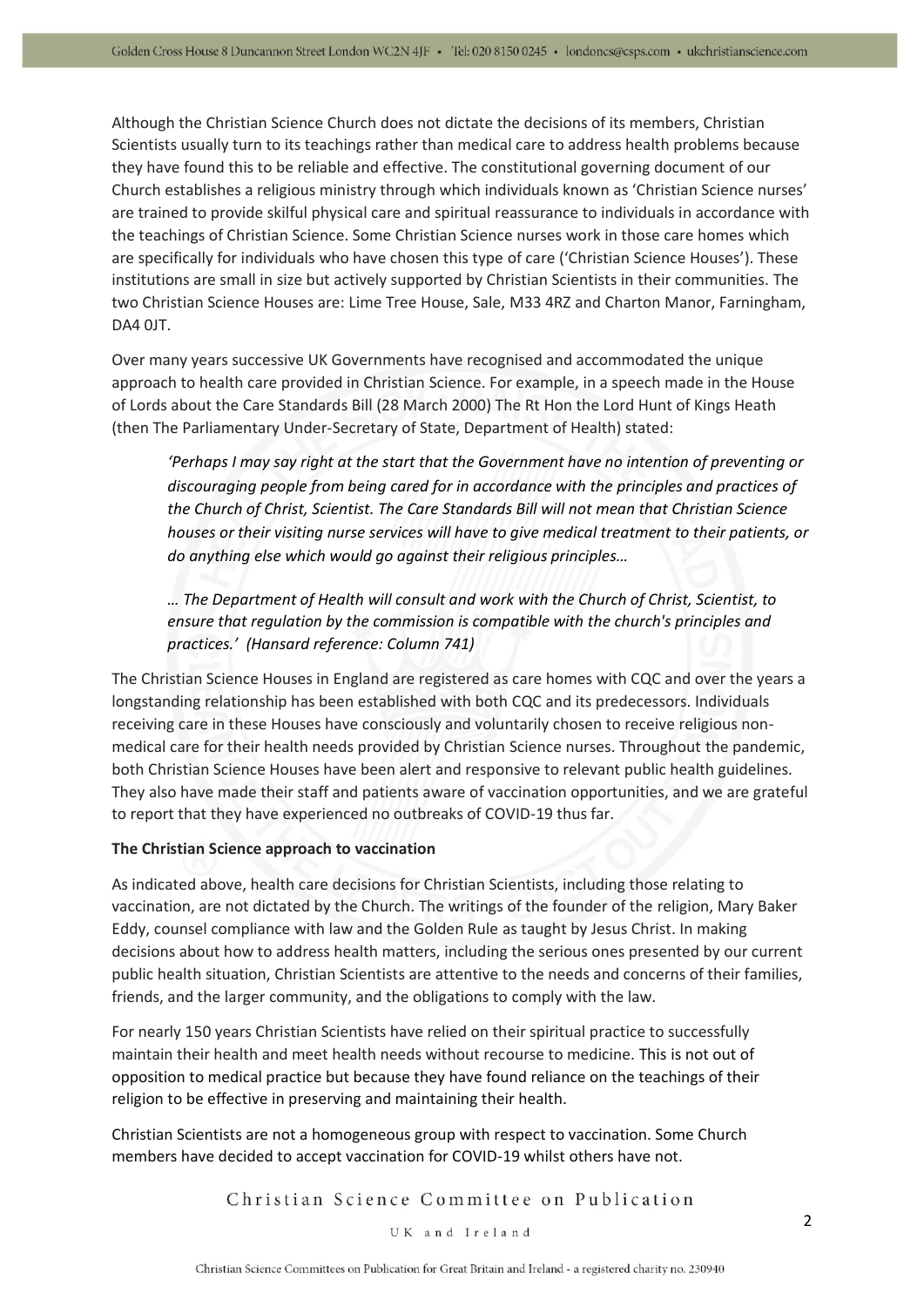#### **Concerns about not taking into account religious belief**

As already stated, we acknowledge the gravity of the current public health situation, and we accept that individual rights may be limited when there is a need to protect the community. Nevertheless, requiring individuals to set aside their sincerely held religious beliefs is a serious matter, and this even more so when those beliefs are relied on to maintain the individual's health and wellbeing.

Our primary concern is that the draft SI is based on a *Consultation outcome* (as published by the Department of Health and Social Care on 16 June 2021) that rejected the feasibility of religious exemptions without exploring whether there are reasonable, less restrictive alternatives available that would honour individual religious beliefs while at the same time serving public health interests.<sup>1</sup> This is particularly significant given that the proposed legislation would apply to an entire religious group (Christian Scientists) in a setting where care is both received and provided by those with similar religious beliefs.

Furthermore, the Government has previously acknowledged the significance of Article 9 of the European Convention on Human Rights. For example, in the context of the Civil Contingencies Bill 2004 which specifically addressed the imposition of public health measures in response to bioterrorism, a Government Minister at that time, The Rt Hon Douglas Alexander MP, wrote to my Office stating: *'I would like to assure you that the Government is committed to upholding the individual's rights to practice their religious beliefs as enshrined in the European Convention on Human Rights'* (letter attached).

The *Consultation outcome* indicated that allowing religious exemptions *'would likely significantly reduce the impact of the policy in achieving its aims of increasing levels of protection for both residents and staff.'* No supporting information was provided for this statement, and we note that it runs contrary to our own experience thus far. As explained above, the Christian Science Houses have made their staff (the overwhelming majority of whom are practising Christian Scientists) aware of opportunities to receive the COVID-19 vaccine, and decisions to be vaccinated have been made on an individual basis.

Moreover, if the Government is concerned that allowing for a religious exemption will allow too many care home employees to decline vaccination, it could take steps to narrow the scope of the available exemption. For example, the Government could confer on CQC the authority to grant religious exemptions for 'good cause' or based upon a showing that allowing the exemptions would not adversely impact the overall vaccination rate in the area.

The *Consultation outcome* also indicated that religious exemptions *'would be difficult to implement and prove,'* implying that they would be susceptible to abuse. Whilst this concern is understandable and warranted, it is surmountable. We think that relatively simple measures could be put into place to enable care home managers and CQC to determine whether an individual's decision to decline vaccination is based on a sincere religious belief as opposed to some other reason.

Christian Science Committee on Publication

<sup>&</sup>lt;sup>1</sup> In construing Article 9 Freedom of thought, belief and religion of the European Convention on Human Rights, the European Court on Human Rights has held that the 'Court's task is to determine whether the measures taken at national level are justified in principle and proportionate (Leyla Şahin v. Turkey [GC], § 110). That means that there must be no other means of achieving the same end that would interfere less seriously with the fundamental right concerned; on that point, the burden is on the authorities to show that no such measures were available (Biblical Centre of the Chuvash Republic v. Russia, § 58).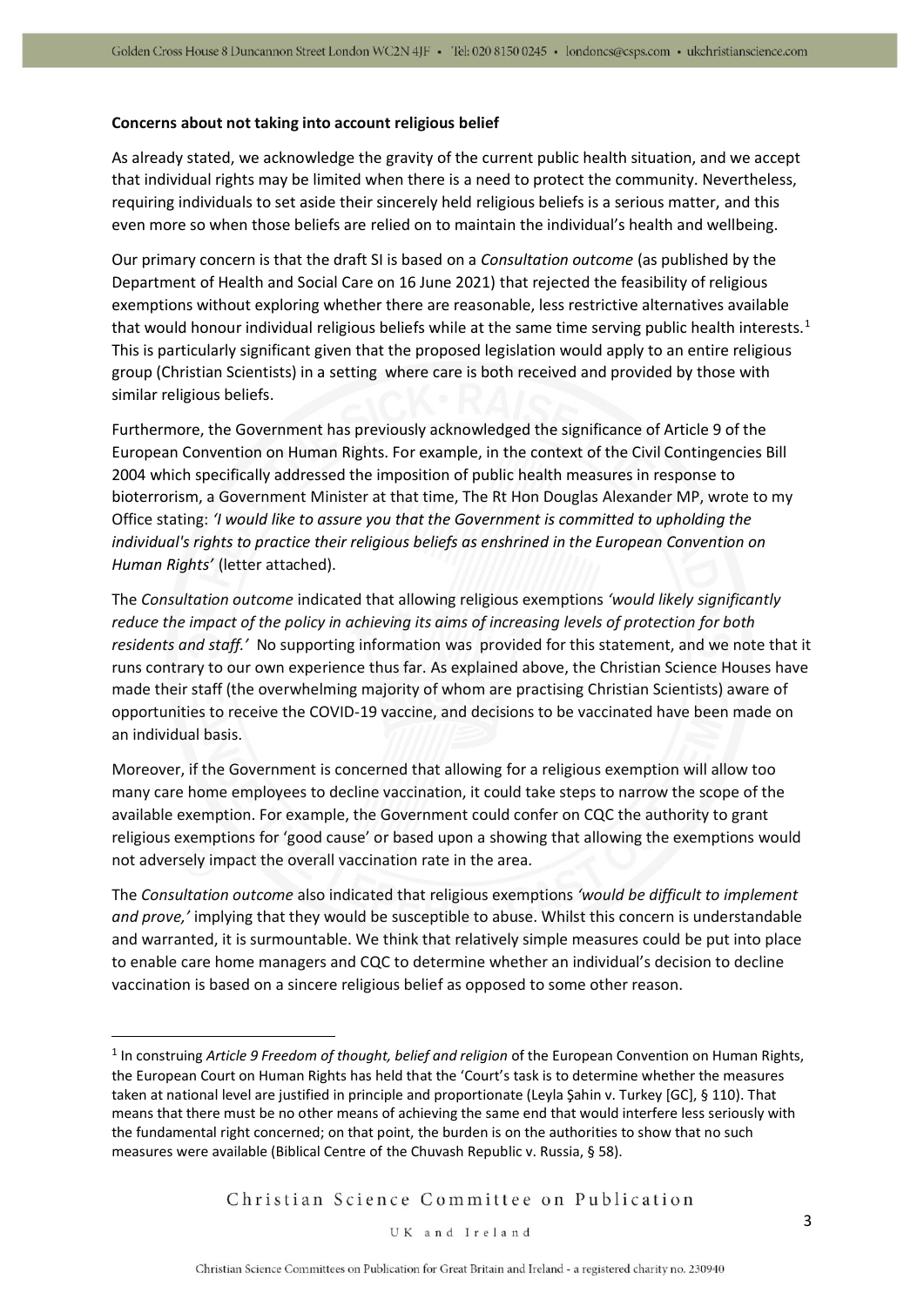The *Consultation outcome* also stated that religious exemptions to vaccination should not be permitted because they *'may also cause tension between those who have been exempted, and other staff who have received the vaccine, as a condition of deployment.'* We do not understand why this would necessarily be the case. Our understanding is that health care disclosures, including decisions about whether to be vaccinated, are and should remain private and confidential to the care home. Whilst there may well be a need for care home employers (and CQC) to be aware of the numbers of vaccinated and unvaccinated staff within care homes, measures should be instituted so that this information does not become common knowledge among employees.

### **Conclusion**

We are writing to ask that you include the issues we have raised in your discussions because of the unintended and disproportionate impact this legislation would have on the Christian Science community in England. With this SI Christian Science Houses may have to close for lack of staff and volunteers, leaving Christian Scientists without recourse to their chosen form of care.

Yours sincerely,

Robin Harragin Hussey Christian Science Committee on Publication, London District Manager for United Kingdom and Ireland

Golden Cross House, 8 Duncannon Street, London, WC2N 4JF Tel: 020-8150-0245/07795-655370 Email: [husseyr@csps.com](mailto:husseyr@csps.com)

Encs

- 1. Background Information on Christian Science
- 2. Copy of letter Douglas Alexander, MP to Tony Lobl, dated 17 February 2004

Christian Science Committee on Publication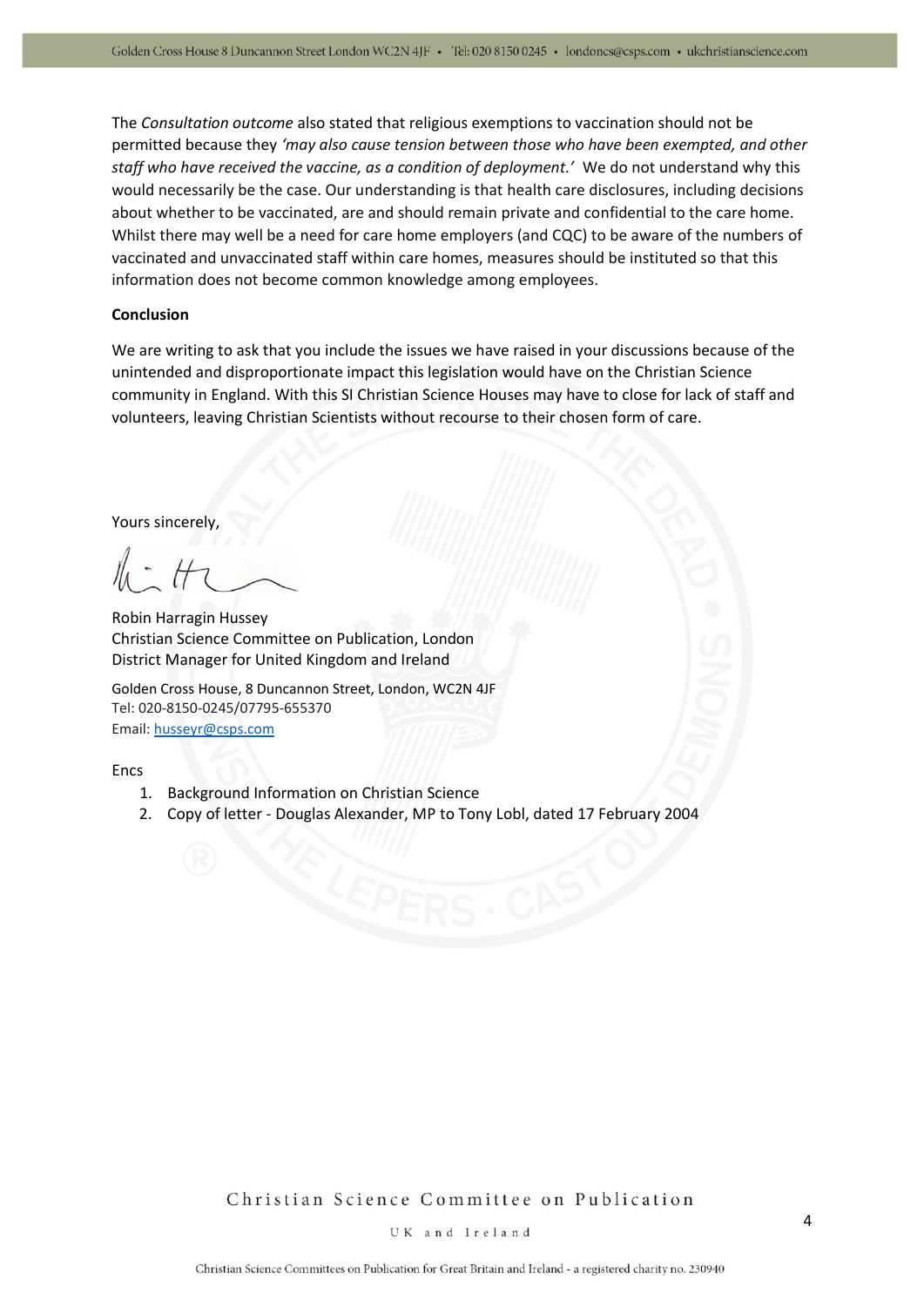# **Background Information on Christian Science and Christian Science Houses**

**About Christian Science:** Christian Science is a Bible-based, Christian religion and healing system founded and discovered by [Mary Baker Eddy](https://www.christianscience.com/what-is-christian-science/mary-baker-eddy) in the nineteenth century. It has had a presence in England since the 1890's. Today, there are local Christian Science congregations in over 70 countries, including approximately 90 congregations throughout the UK. The Church is formally known as the Church of Christ, Scientist.

**About Christian Science nursing:** Christian Science nurses (care workers) are trained to provide spiritual support and practical non-medical care to individuals who have chosen to rely on Christian Science for their health needs. Christian Science nursing is a worldwide religious ministry grounded in the theology of Christian Science.

Because the individual, by electing to rely on Christian Science for their health needs, has chosen a non-medical form of care, (s)he would not expect or want to receive medical or medically related services. Instead, such an individual would want to receive care from those who share the spiritually-based principles upon which (s)he is relying.

**About Christian Science Houses**: A Christian Science House (care home) provides inpatient services to adults who require more care than may be appropriately provided at home. Individuals admitted to a Christian Science House have made a conscious choice to rely on the teachings and practice of Christian Science. Their care is provided for by Christian Science nurses.

**Historical assurances from the Government regarding individual choice of care:** Since the mid-1920s, the Christian Science Church has worked with successive UK governments to maintain an understanding that Christian Scientists may be cared for in accordance with the principles and practices of the Church of Christ, Scientist.

One of the most significant developments in this regard related to the *Care Standards Act 2000*. During a debate about that Bill in the House of Lords, The Rt Hon the Lord Hunt of Kings Heath (then The Parliamentary Under-Secretary of State, Department of Health) gave public assurances to the House that Christian Scientists could continue to rely on Christian Science for their health needs. *(House of Lords Hansard, 28 March 2000, Cols 649-743).*

June 2021

Christian Science Committee on Publication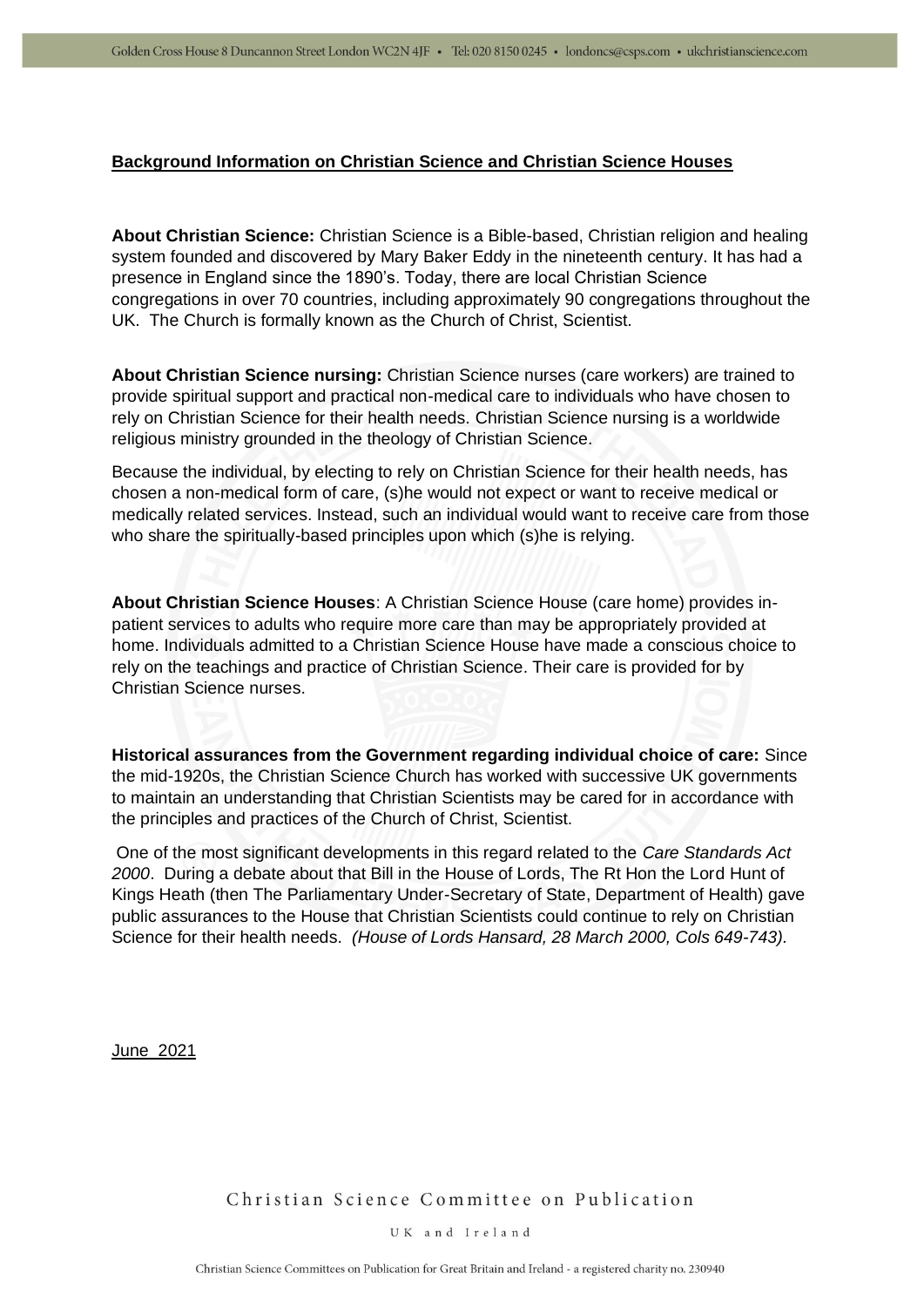2 a FFA 2004

# **CabinetOffice**



### **Douglas Alexander MP**

Minister for the Cabinet Office and Chancellor of the Duchy of Lancaster

70 Whitehall London SW1A2AS

**Telephone** 020 7276 0652 **Fax** 020 7276 0655 **E-mail** psdalexander@cabinet-office.x.gsi.gov.uk **Web** www.cabinet-office.gov.uk

Mr T Lobl District Manager UK & Eire Christian Science Committee on Publication 9 Elysium Gate 126 New Kings Road London SW16 4LZ

� February 2004

 $M_{\alpha}$  |  $M$ 

Thank you for your letter of 3 February regarding the Civil Contingencies Bill. You wrote separately to my colleague Fiona Mactaggart on this subject. I am replying on behalf of us both.

I have noted your concerns about provisions under Part 2 of the Bill and I would' like to assure you that the Government is committed to upholding the individual's rights to practice their religious beliefs as enshrined in the European Convention on Human Rights. Part 2 will modernise the 1920 Emergency Powers Act to ensure that the legislative tools are available to Government to deal with the most serious emergencies in the most effective and efficient manner. I would like to make it clear that emergency regulations under the Bill would only ever be introduced in very rare and exceptional circumstances when it is vital to launch an effective response and existing powers are insufficient. The Bill has been designed to ensure emergency powers will only become available where necessary and must be used in a targeted and proportionate manner.

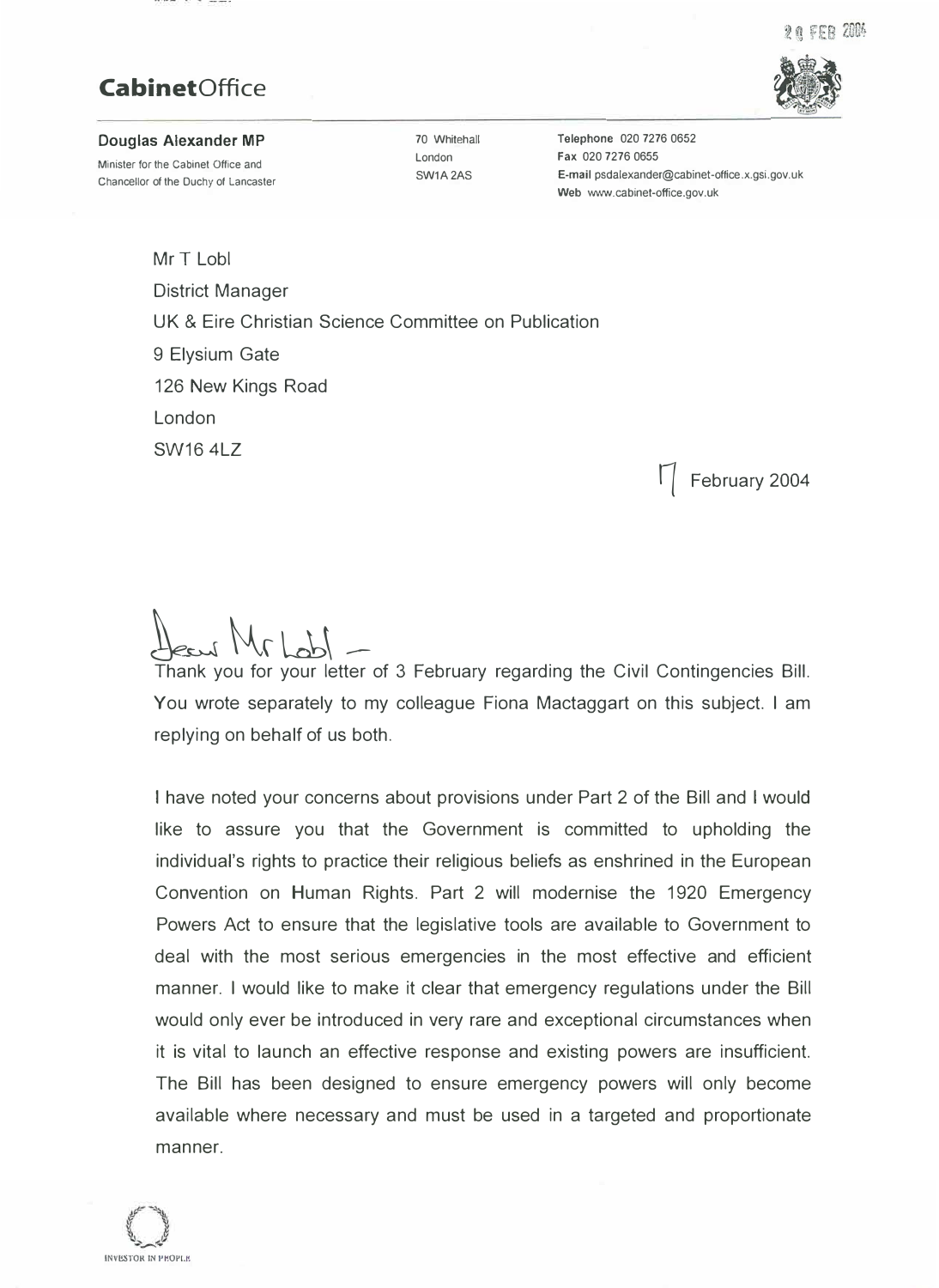Emergency regulations can only be made for the purpose of preventing, controlling or mitigating an aspect or effect of the emergency, and must be exercised in a reasonable fashion. Any emergency regulations made must also comply with the Human Rights Act, it being an "unlawful act" for a Minister or Her Majesty to make regulations which breach the Convention rights.

You raised particular concerns about protecting an individual's right to refuse medical intervention during an emergency. Under emergency regulations an adult of sound mind can refuse medical treatment even if in doing so he or she is endangering their own life. Therefore, there is no question that a person of sound mind would be compulsorily treated to save their own life. However, where the failure of a person to accept treatment would have an effect on the health and life of others it would be permissible to take action in relation to that person to protect the life and health of others. Nevertheless, wherever possible religious beliefs would be respected and alternatives such as quarantine made available.

The Government was unable to accept the amendment proposed by Richard Allan MP during the Commons Standing Committee stage of the Bill aimed at providing in law a prohibition on treatment in emergency situations of those with religious beliefs that reject it. In extreme cases, where the only way to prevent a person from threatening the life or health of others, and where it is absolutely necessary to do so, it is possible to conceive of theoretical cases where it would be appropriate to compulsorily treat people. For example, where a person was highly infectious with a deadly disease for which there was no reliable cure, and the person both refused treatment and persistently attempted to breach quarantine, and there was no method in the time available to ensure that quarantine was enforced, it is possible that compulsory treatment would be considered. But  $-$  as the example shows  $-$  the circumstances would have to be extreme and unusual.

The Government is committed to ensuring that such treatment is in accordance with the individual's beliefs so far as possible. However, the risk of infection or